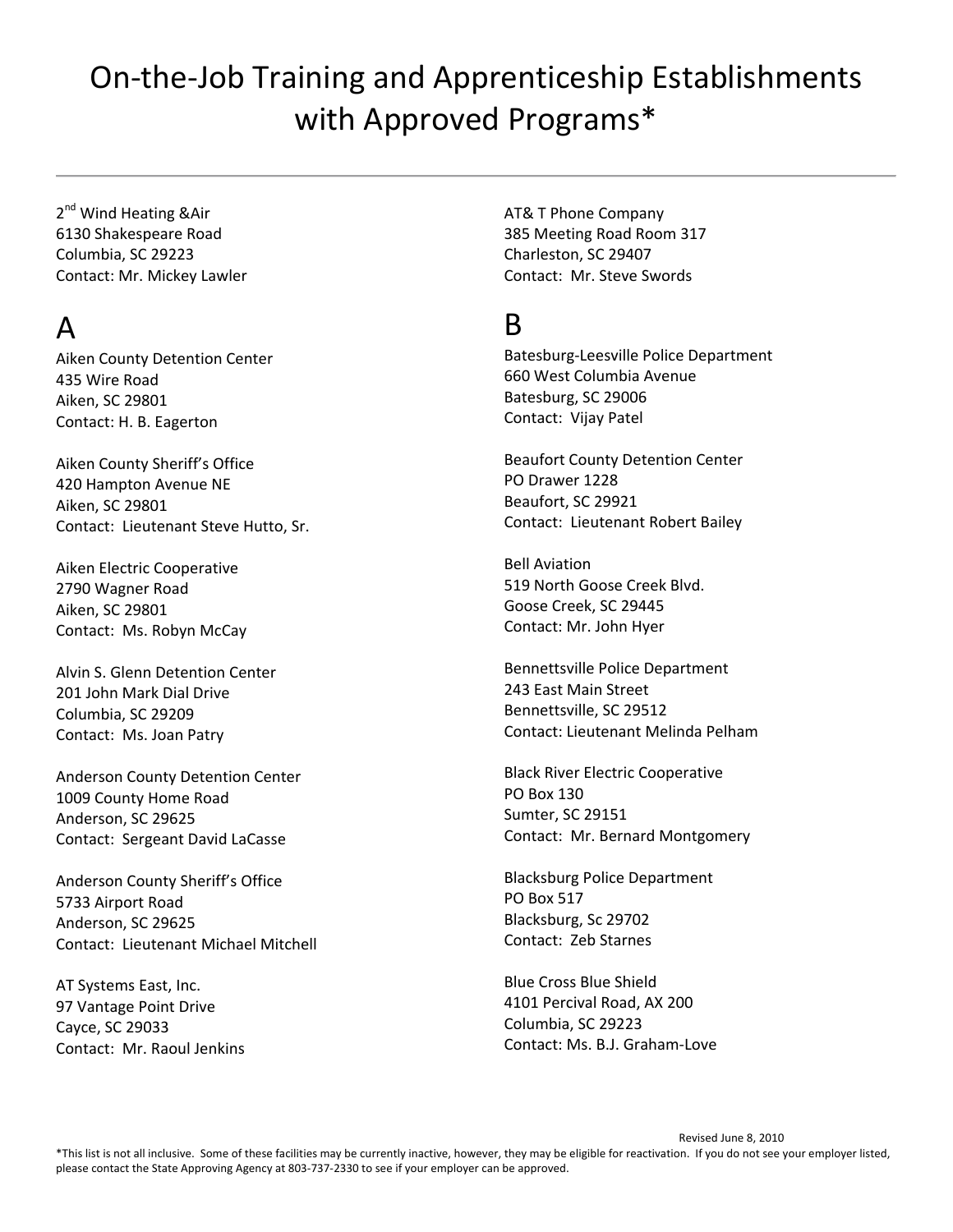Bluffton Township Fire District 357 Fording Island Road Bluffton, SC 29910 Contact: Lieutenant Randy Hunter

Broad River Correctional Institution 4460 Broad River Road Columbia, SC 29210 Contact: Sergeant Jeffrey Strong

Broadway Technologies 8809 C Augusta Road Pelzer, SC 29669 Contact: Mr. Ken Pirkle

Bureau of Protective Services 10311 Wilson Boulevard Blythewood, SC 29016 Contact: Corporal Dwayne Brunson

Burton Fire District PO Box 4382 Burton, SC 29901 Contact: Assistant Chief Thomas Webb

# **C**

C & C Heating and Air Conditioning, Inc. 1345 Old Georgetown Road Mount Pleasant, Sc 29464 Contact: Mr. Christopher Coleman

Calhoun County Sheriff's Office 120 Mill Road Saint Matthews, SC 29135 Contact: Major Tim Stephenson

Calhoun Falls Police Department 110 West Savannah Street Calhoun Falls, SC 29628 Contact: Chief James Alewine

Camille Griffin Graham Correctional Institution 4450 Broad River Road Columbia, SC 29210

Cardinal Development PO Box 2180 Murrells Inlet, 29576

Catawba Pre‐Release 1030 Millen Road Rock Hill, SC 29730

Charleston County Detention Center 3841 Leeds Avenue Charleston, SC 29405 Contact: Sergeant Emma Hennix

Charleston County Sheriff's Office 3505 Pinehaven Drive Charleston, SC 29405 Contact: Sergeant Dan Maddox

Charleston Police Department 180 Lockwood Boulevard Charleston, SC 29403 Contact: Ms. Sonia Gathers

Chester County Sheriff's Office 2740 Dawson Drive Chester, SC 29706 Contact: Mr. Doug McMurray

City of Charleston Fire Department 46 ½ Wentworth Street Charleston, SC 29401 Contact: Ms. Pam Blevins

City of Clinton Public Works 1219 Gary Street Clinton, SC 29325 Contact: Mr. Kevin Snelgrove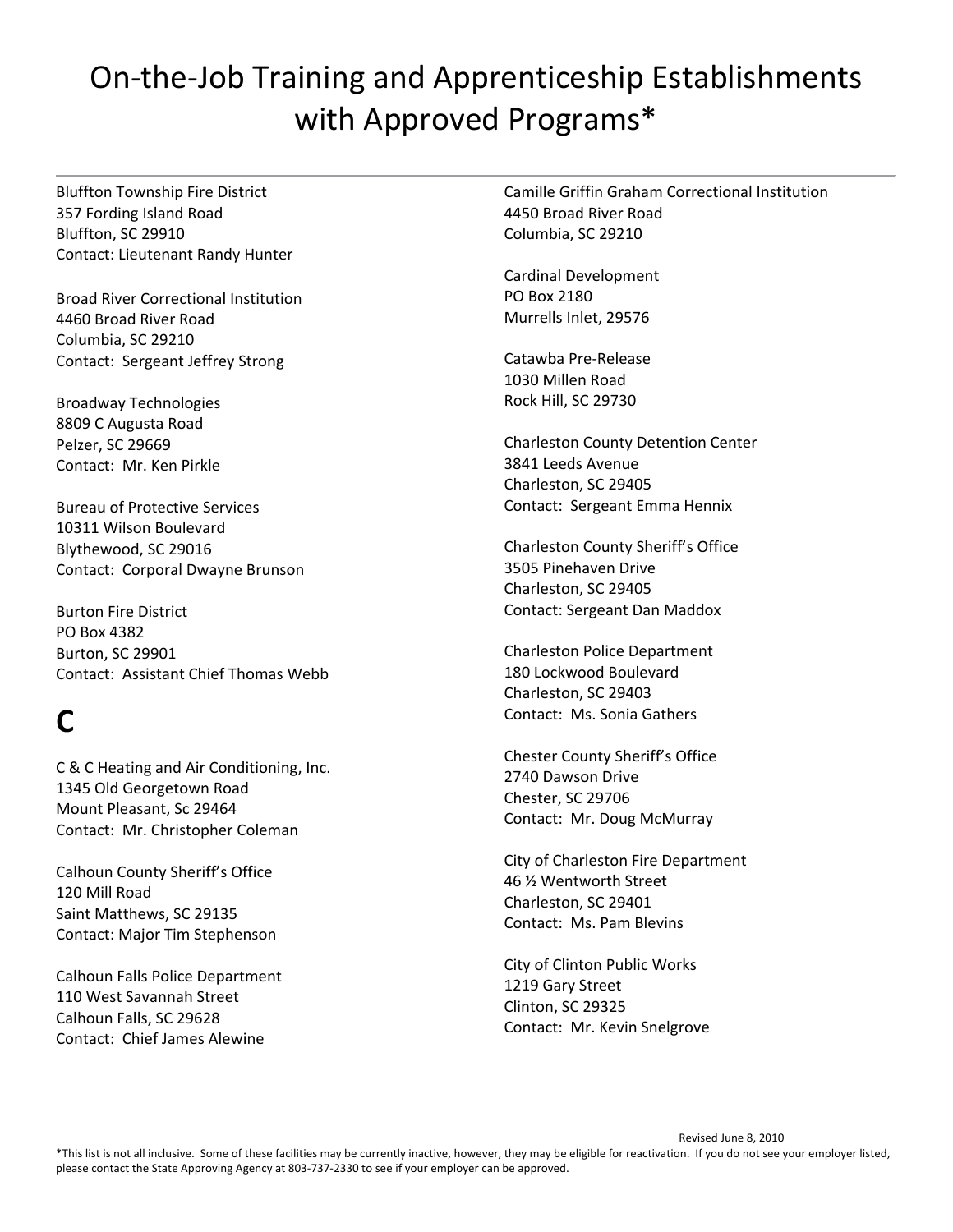City of Hartsville Police Department 135 West Carolina Avenue Hartsville, SC 29551 Contact: Sergeant Mark Blair

City of Myrtle Beach 912 Oak Street Myrtle Beach, SC 29550 Contact: Ms. Connie Rutledge

Clinton Public Safety 404 North Broad Street Clinton, SC 29325 Contact: Ms. Stacey Drakeford

Clover Police Department 112 Bethel Street Clover, SC 29710

College of Charleston Department of Public Safety 81 Saint Philip Street Charleston, SC 29424 Contact: Mr. Randolph Cowart

Columbia College Police Department 1301 Columbia College Drive Columbia, SC 29203 Contact: Captain Kyle A. Sorrell

Columbia Metropolitan Airport Police Department 3030 Aviation Way West Columbia, SC 29170 Contact: Captain Kimberly Smith

Columbia Police Department 1 Justice Square Columbia, SC 29201 Contact: Lieutenant D. K. Martin

Conklin Contracting Folly Beach, SC 29439 Contact: Mr. Jeff Conklin Cooper Motor Company 305 East Main Street Clinton, SC 29325 Contact: Ms. Cynthia Meadors

#### **D**

Duke Power – Catawba Nuclear Site 4800 Concord Road York, SC 29745 Contact: Mr. Thomas Garrison

Duke Power – Oconee Nuclear Site 7800 Rochester Highway Seneca, SC 29672 Contact: Mr. George R. Robinson

#### **E**

Eagan McAllister Associates PO Box 5349 North Charleston, SC 29405 Contact: Marcia Saari

Easley Police Department PO Box 466 Easley, SC 29641 Contact: Major Tim Tollison

Eason Diving PO Box 700400 Charleston, SC 29415 Contact: Ms. Jessica Frail

Eastman Chemical – SC Operation PO Box 1782 Columbia, SC 29209

Edgefield County Detention Center 200 Railroad Street Edgefield, SC 29824 Contact: Lieutenant Karen Jaggers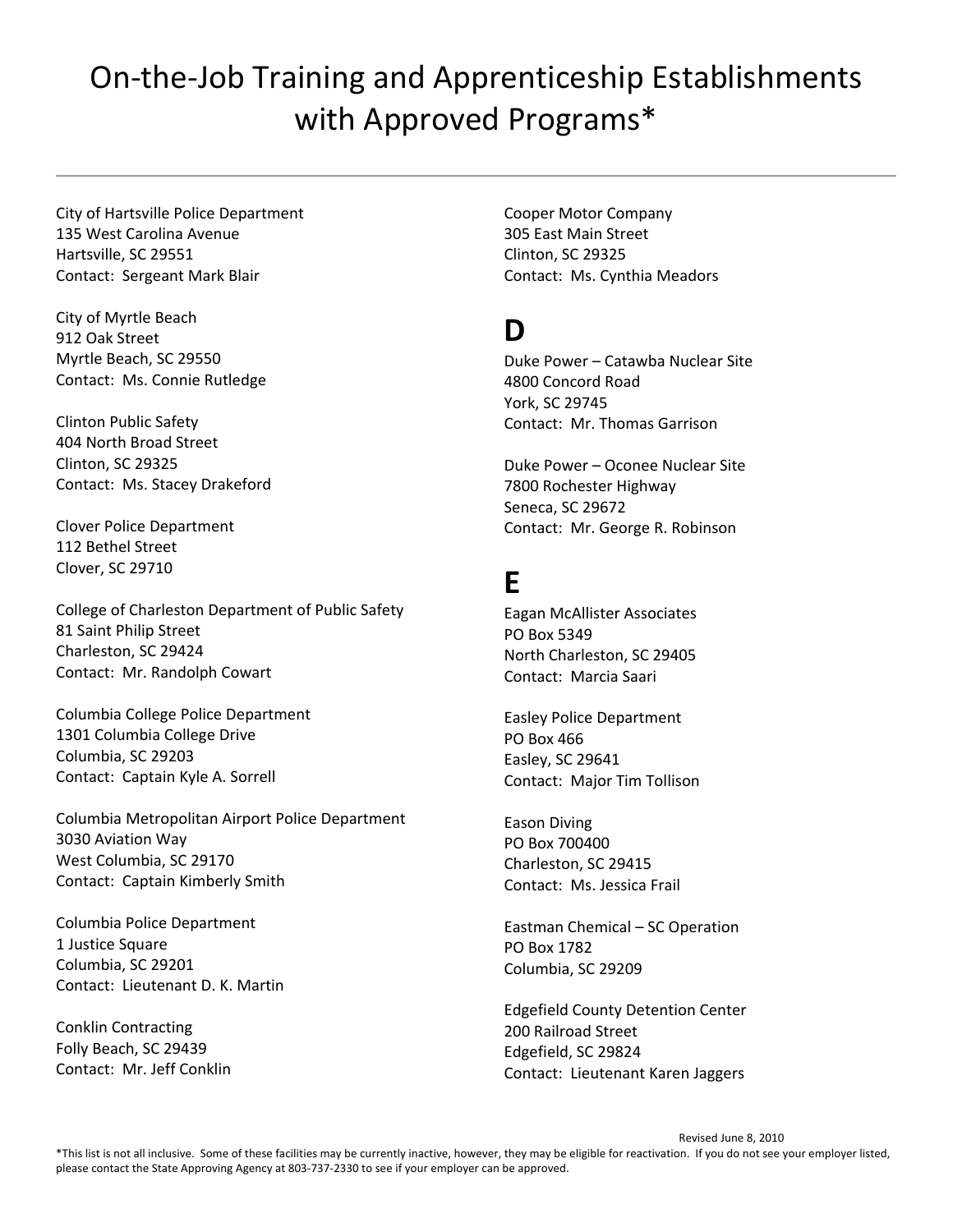Edgefield County Sheriff's Office 200 Railroad Street Edgefield, SC 29824 Contact: Mr. Manley Adams

Elgin Police Department 2469 Main Street Elgin, SC 29045 Contact: Chief Harold Brown

Evans Correctional Institution 610 Highway 9 West Bennettsville, SC 29512 Contact: Lieutenant Lewis Britt

#### **F**

F N Manufacturing 797 Old Clemson Road Columbia, SC 29224 Contact: Ms. Melissa King

Fairfield County Sheriff's Department 350 Columbia Road Winnsboro, SC 29180 Contact: Lieutenant James Joyner

Firestone Master Care Service 691 Johnnie Dodds Boulevard Mount Pleasant, SC 29464 Contact: Mr. Randall Smith

Florence Police Department 180 North Irby Street Florence, SC 29501 Contact: Sergeant J. Mark Mims

Folly Beach Public Safety 21 Center Street Folly Beach, SC 29439 Contact: Officer James Wooley Forest Acres Police Department 5205 Trehnholm Road Forest Acres, SC 29206 Contact: Chief M. E. Sealy

### **G**

Gaffney Police Department 103 North Granard Street Gaffney, SC 29340 Contact: Sergeant Mike Segina

Georgetown County Sheriff's Office PO Box 1292 Georgetown, SC 29442 Contact: Corporal Training Officer

Goodman Correctional Institution 4556 Broad River Road Columbia, SC 29210 Contact: Captain Marilyn Griffin

Goodyear Gemini 199 Parris Island Parkway Beaufort, SC 29907 Contact: Mr. Don Heuer

Goodyear Gemini 8 Mallet Way Bluffton, SC 29910 Contact: Mr. Daniel Maciolek

Greenline Industries, Inc. 2966 Trask Parkway Beaufort, SC 29906 Contact: Mr. Gregg Neisus

Greenville County Detention Center 20 McGee Street Greenville, SC 29601 Contact: Ms. Deborah Davis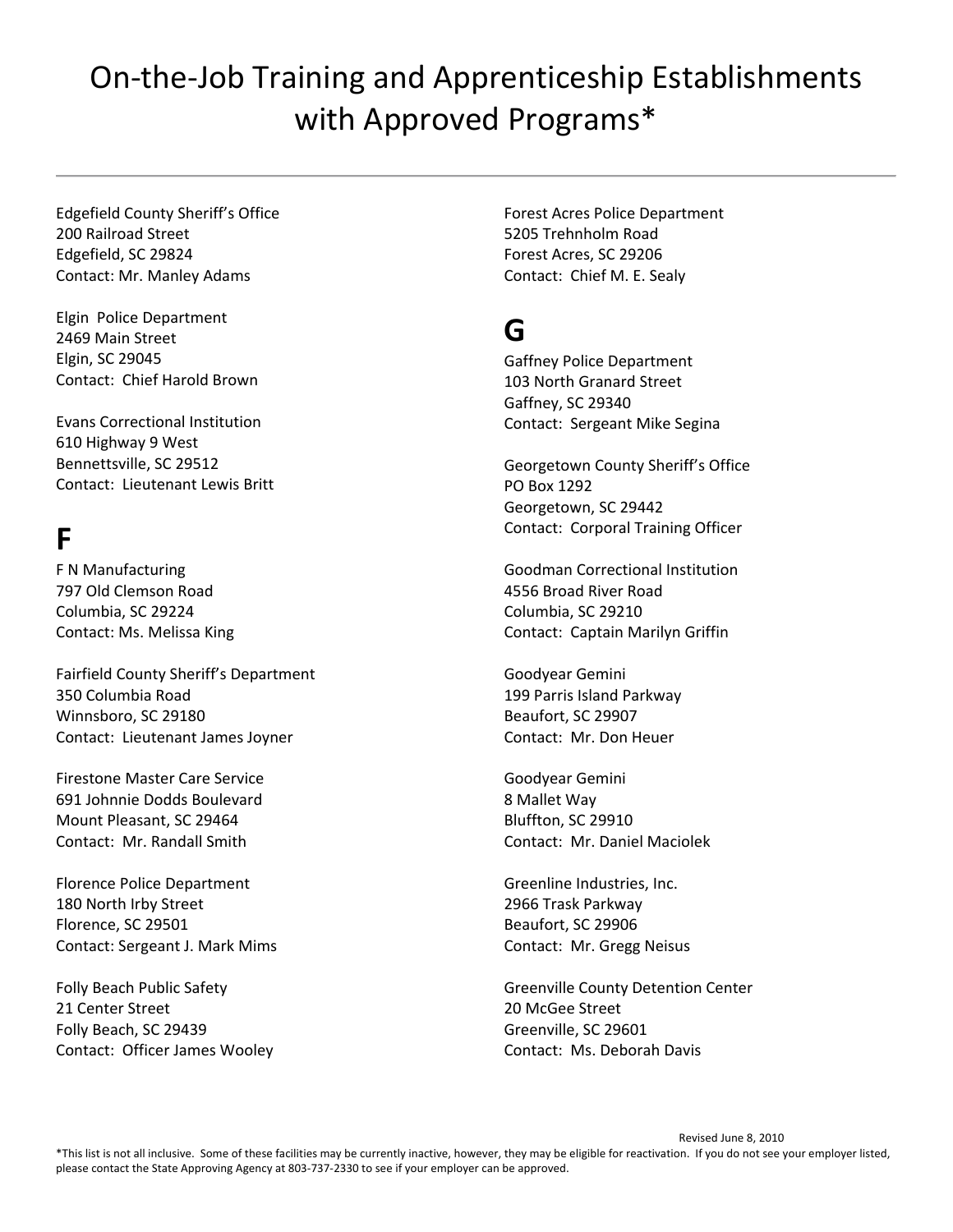Greenville County Sheriff's Office 4 McGee Street Greenville, SC 29601 Contact: Ms. Jody Trammell

Greenville Police Department 4 McGee Street Greenville, SC 29601 Contact: Corporal Kevin Butler

**Greenwood Police Department** PO Box 40 Greenwood, SC 29646 Contact: Sergeant Ed Suddeth

**Greer Police Department** 101 West Poinsett Street Greer, SC 29650 Contact: Sergeant Patrick Fortenberry

**GSP International Airport Police** 2000 Greenville‐Spartanburg Drive, Suite 1 Greer, SC 29651 Contact: Captain Jeffrey Bowers

### **H**

Hanahan Police Department 1255 Yeamans Hall Road Hanahan, SC 29406 Lieutenant Michael Fowler

Hemingway Police Department PO Box 968 Hemingway, SC 29554 Contact: Chief H. Bryan Todd

Historic Hill 1770 Camden Highway Sumter, SC 29153 Contact: Mr. Shane Gaymon Homes By Design PO Box 7216 Columbia, SC 29202 Contact: Mr. C. Wayne Hance

Horry County Fire Rescue 2560 North Main Street Conway, SC 29526 Contact: Ms. Amy Gause

Horry County Police Department 2560 North Main Street Conway, SC 29526 Contact: Sergeant Kathy Thompson

Horry County Schools ‐ Assessment 1605 Horry Street Conway, SC 29527 Contact: Mr. Tom Pritchard

Horry County Sheriff's Office 472 McNeil Chapel Road Conway, SC 29526 Contact: Officer Robert Orlowski

HR Allen Inc. 3511 Delree Street West Columbia, SC 29170 Contact: Ms. Andie Sharpe

#### **I**

Imagine One 1014 Bankton Circle, Suite 200 Hanahan, SC 29410 Contact: Mr. Paul Allen

Irmo Police Department 1239 Columbia Avenue Columbia, SC 29063 Contact: Sergeant Ryan Wilson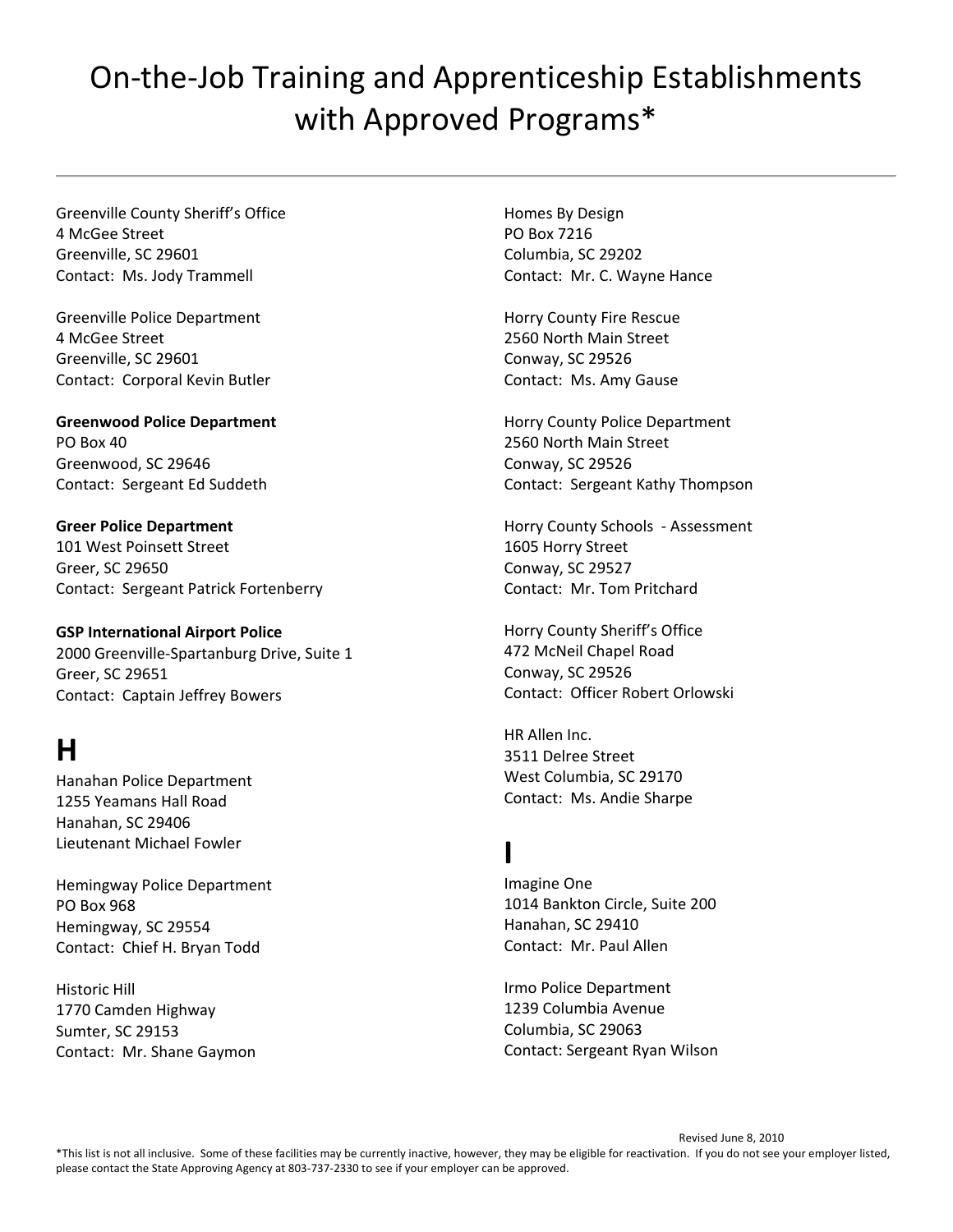Isle of Palms Fire Department 1207 Palm Boulevard Isle of Palms, SC 29451 Contact: Captain R. Maibach

### **J**

J. Reuben Long Detention Center 4150 J. Reuben Long Avenue Conway, SC 29526 Contact: Lieutenant J. Hechenova

Jasper County Sheriff's Office PO Box 986 Ridgeland, SC 29936 Contact: Lieutenant Chuck Gaillard

Jim Clinton Violins 3400‐D Rutherford Road Ext. Taylors, SC 29687 Contact: Mr. Jim Clinton

Jim Hudson Toyota Scion PO Box 2509 Irmo, SC 29063 Contact: Mr. Edgar Alewine

JKC Installs 820 Timber Creek Drive York, SC 29745 Contact: Mr. Robert Shannon

Johnny's Suzuki 106 Old Trolley Road Summerville, SC 29485 Contact: Chevon Murray

#### **K**

Kershaw Correctional Institution 4848 Goldmine Road Kershaw, SC 29067 Contact: Lieutenant Michael Fullard

Kershaw County Sheriff's Office 609 Lafayette Avenue Camden, SC 29020 Contact: Lieutenant Kirk Corley

Kirkland Reception Evaluation Center 4344 Broad River Road Columbia, SC 29210 Contact: Lieutenant Robert Crawford

#### **L**

Labinal 3455 Airframe Drive North Charleston, SC 29420 Contact: Ms. Amy Sutherland

Lancaster County Detention Center PO Box 908 Lancaster, SC 29720 Contact: Lieutenant Leonard J. Hilton

Lancaster County Sheriff's Department PO Box 908 Lancaster, SC 29720 Contact: Lieutenant Leonard J. Hilton

Lancaster Police Department PO Box 1008 Lancaster, SC 29721 Contact: Sergeant Paul Smith

Lane Police Department PO Box 39 Lane, SC 29564 Contact: Chief Shirley McKnight

Leath Correctional Institution 2809 Airport Road Greenwood, SC 29649 Contact: Lieutenant Marlia Barker

 Revised June 8, 2010 \*This list is not all inclusive. Some of these facilities may be currently inactive, however, they may be eligible for reactivation. If you do not see your employer listed, please contact the State Approving Agency at 803‐737‐2330 to see if your employer can be approved.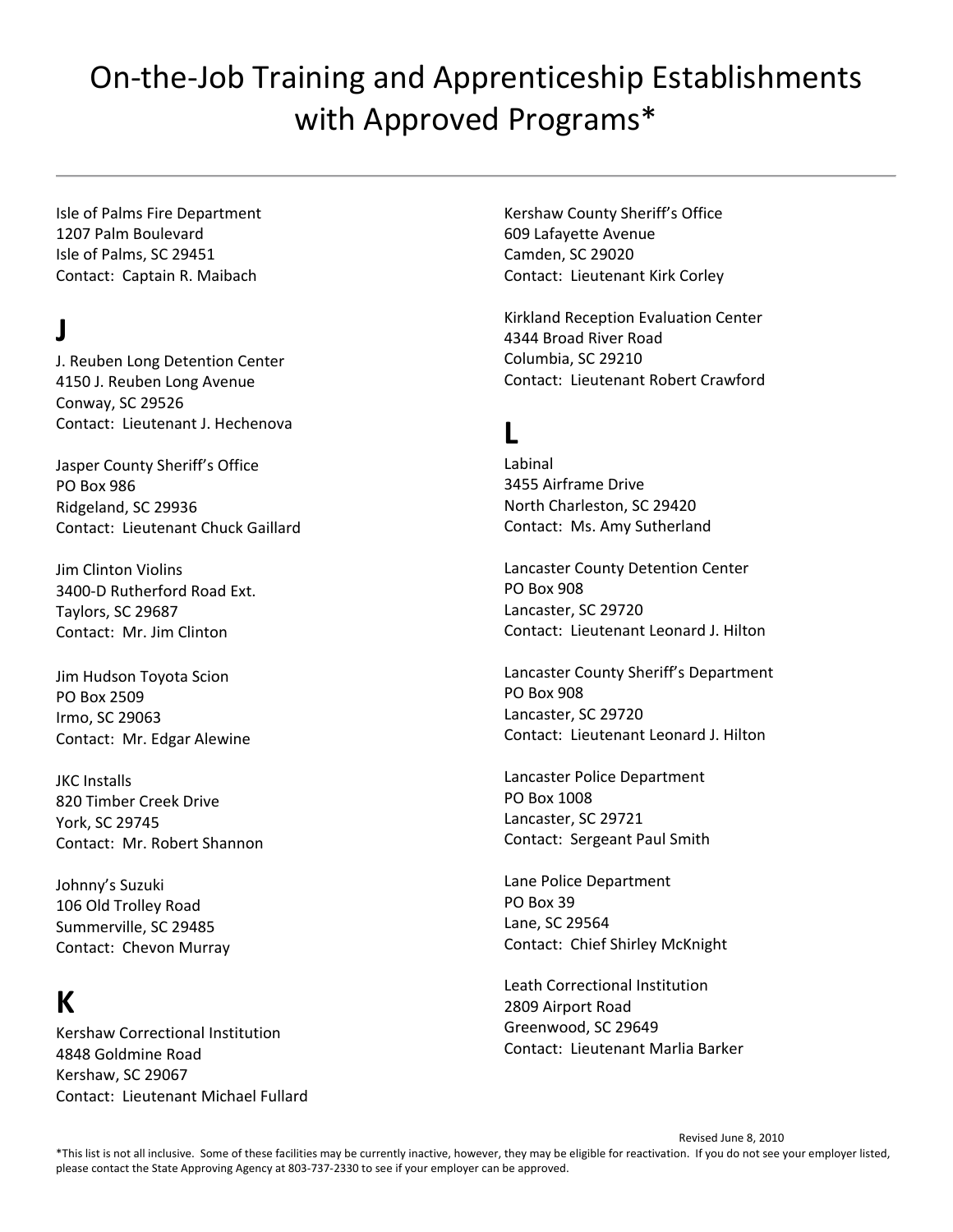Leatherwood Electronics & MFG., Inc 4355 Dorchester Road Charleston, SC 29405 Contact: Mr. Donald Scoggins

Lee Correctional Institution 990 Wisacky Road Bishopville, SC 29010 Contact: Lieutenant Judith Jenkins

Lexington County Fire Service 212 South Lake Drive Lexington, SC 29072 Contact: Duty Battalion Chief John Hendrix

Lexington County Sheriff's Department 521 Gibson Road Lexington, SC 29072 Contact: Lieutenant Alan Driggers

Lexington Police Department 111 Maiden Lane Lexington, SC 29072 Contact: Lieutenant Matt Timmerman

Lower Savannah Pre‐Release Center 361 Wire Road Aiken, SC 29801 Captain Melvin Boseman

Lugoff Ford Lincoln Mercury 979 Highway 1 South Lugoff, SC 29078 Contact: Mr. Tommy Hunt

### **M**

Manning Correctional Institution PO Box 3173 Columbia, SC 29221 Contact: Lieutenant Daniele Dail‐Pedings

Mantech Systems Engineering 5965 Core Road, Suite 624 North Charleston, SC 29406 Contact: Ms. Lottie Altman

Marion County Sheriff's Office 2715 East Highway 76 Mullins, SC 29574 Contact: Mr. Brad Gerrald

Marion Police Department PO Box 1190 Marion, SC 29577 Contact: Lieutenant Tony Flowers

MC Industries 1210 Honey Hill Road Hardeeville, SC 29927 Contact: Mr. Hal Brodmann

McCormick Correctional Institution 386 Redemption Way McCormick, SC 29899 Contact: Lieutenant Robert Garrett

McEntire Fire & Emergency Services 1325 South Carolina Road Eastover, SC 29044 Contact: Loy Youngblood

Medical University of South Carolina Public Safety PO Box 250859 Charleston, SC 29425 Contact: Lieutenant Fred Wanner

Meetze Plumbing Company, Inc.] PO Box 1577 Irmo, SC 29063 Contact: Mr. Sam Freeman

METSO Minerals 10145 Two Notch Road Columbia, SC 29229 Contact: Mr. Jason Alexander

Revised June 8, 2010

\*This list is not all inclusive. Some of these facilities may be currently inactive, however, they may be eligible for reactivation. If you do not see your employer listed, please contact the State Approving Agency at 803‐737‐2330 to see if your employer can be approved.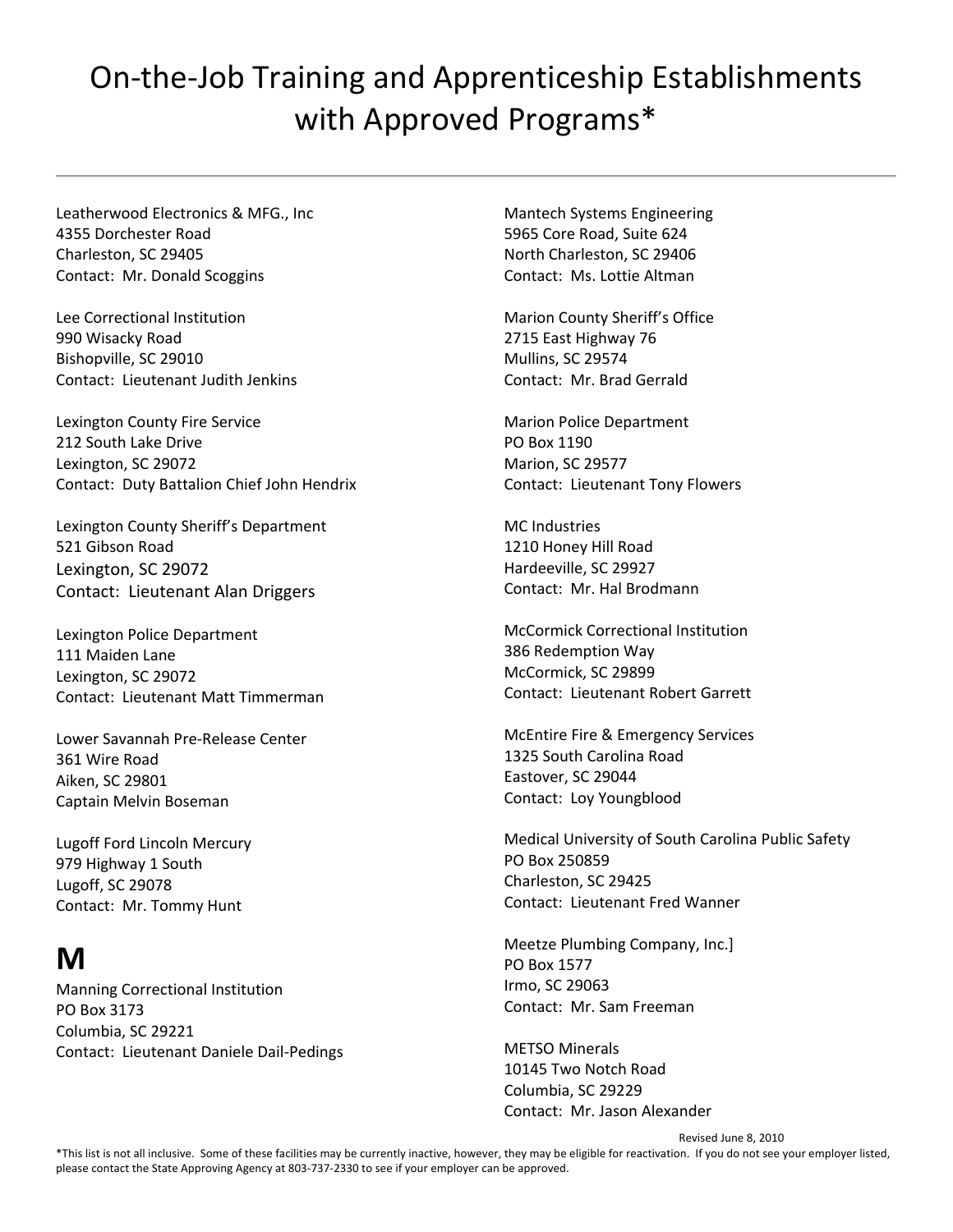Midlands Biofuels, LLC 310 South Congress Street Winnsboro, SC 29180 Contact: Mr. Joseph Renwick

Mooneyhan Auto Service, LLC 1224 B Avenue West Columbia, SC 29169 Contact: Mr. William Mooneyhan

Mount Pleasant Police Department 100 Ann Edwards Lane Mount Pleasant, SC 29466 Contact: Corporal Tony Winstead

Myrtle Beach Fire Rescue 921‐B Oak Street Myrtle Beach, SC 29577 Contact: Chief Mike Norlet

Myrtle Beach Police Department 1101 Oak Street Myrtle Beach, SC 29577 Contact: Mr. Don Miller

#### **N**

Newberry Police Department 1507 Nance Street Newberry, SC 29108 Contact: Lieutenant Michael P. O'Connell

Norfolk Southern Corporation 1770 Andrews Road Columbia, SC 29201 Contact: Mr. Gary A. Walls

North Augusta Public Safety 400 East Buena Vista Avenue North Augusta, SC 29841 Contact: Captain Billy Lucky

### **O**

Oconee County Sheriff's Office 415 South Pine Street Walhalla, SC 29691 Contact: Lieutenant Chuck Giordano

Orangeburg Department of Public Safety 1320 Middleton Street Orangeburg, SC 29116 Contact: Chief Wendell Davis

#### **P**

Palmetto Coastal Landscaping & Hardscapes, Inc. PO Box 23349 Hilton Head, SC 29936 Contact: Mr. Rodney Catterton

Perry Correctional Institution 430 Oaklawn Road Pelzer, SC 29669 Contact: Captain William Wade

Pete's Barbershop II 1932 West Evans Street Florence, SC 29501 Contact: Mr. Stephen Sansbury

Pickens County Sheriff's Office 216 LEC Road Pickens, SC 29671 Contact: Captain Phil Sergent

Pinkerton Government Services 5801 Bluff Road Columbia, SC 29209 Contact: Major Nat Holton

Progress Energy – Robinson Plant 3581 West Entrance Road Hartsville, SC 29550 Contact: Mr. James Jones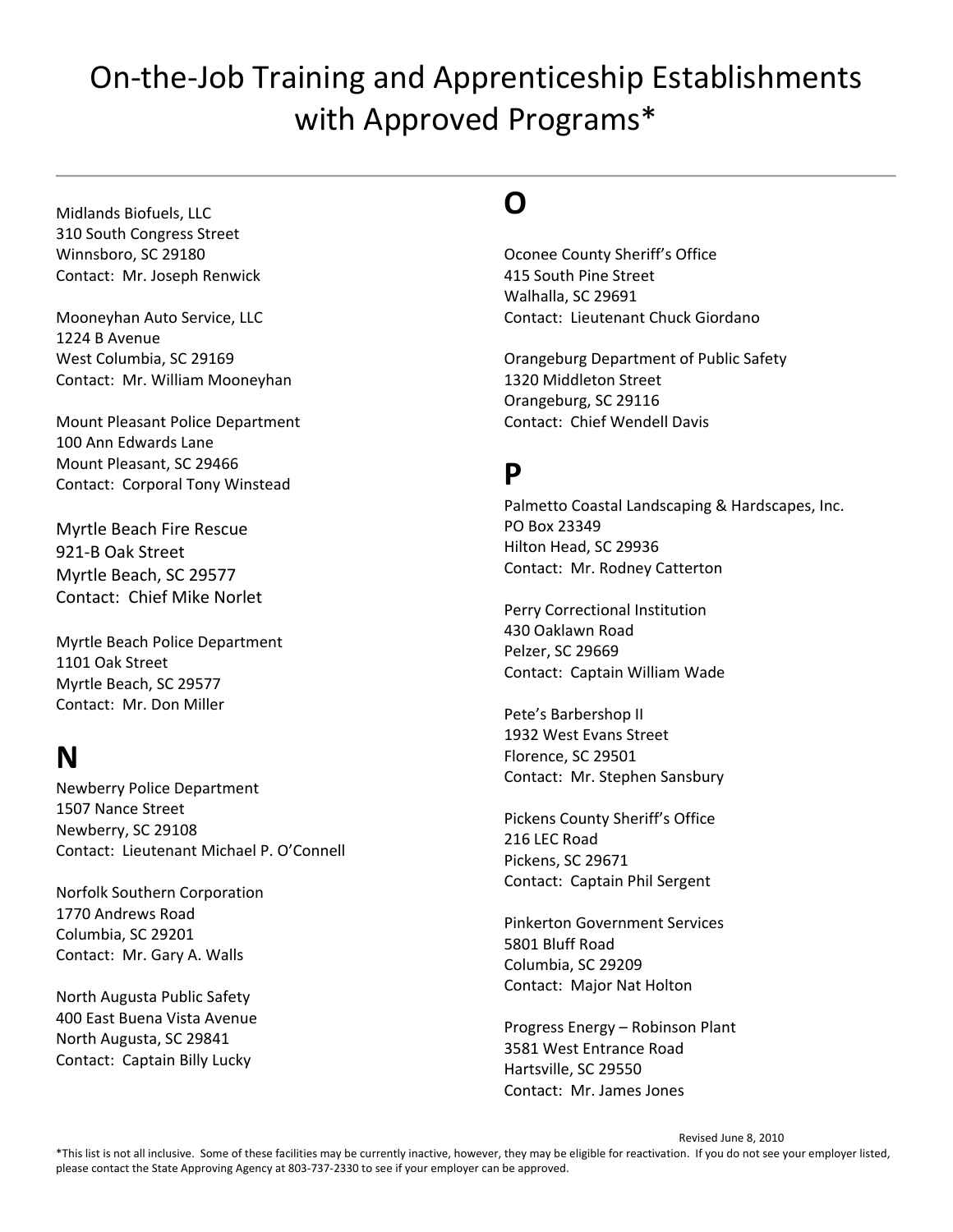#### **R**

Richland County Sheriff's Department 5623 Two Notch Road Columbia, SC 29223 Contact: Major Wash James, Jr.

Rock Hill Police Department 120 East Black Street Rock Hill, SC 29730 Contact: Sergeant Chris Hefner

RR Donnelley 300 Jones Road Spartanburg, SC 29307 Contact: Mr. Doug Winslow

## **S**

Santee Cooper – Distribution Technical Operations 1935‐C Joe White Avenue Myrtle Beach, SC 29577 Contact: Mr. Lundy Johnson

Santee Cooper – Transmission Technical PO Box 2946101 Moncks Corner, Sc 29461 Contact: Mr. Jim Waddill

SC Department of Corrections Special Investigations Unit 4322 Broad River Road Columbia, SC 29221 Contact: Mr. Elbert Pearson

SC Department of Juvenile Justice 100 Executive Center Drive, Suite 210 Columbia, SC 29210 Mr. Kenneth Moses

SC Department of Juvenile Justice 3364 Rivers Avenue, Suite C North Charleston, SC 29406 Contact: Mr. James Meeks

SC Department of Mental Health – Public Safety 7901 Farrow Road Columbia, SC 29203 Contact: Lieutenant Simpson Baker

SC Department of Mental Health – Edisto Project 4460 Broad River Road Columbia, SC 29210 Contact: Corporal Bobby Johnson

SC Department of Probation, Parole, & Pardon PO Box 44 Saint Matthews, SC 29135 Contact: Mr. Eric Reed

SC Employment Security Commission PO Box 995 Columbia, SC 29202 Contact: Mr. Ronnie Hoover

SC Highway Patrol 5400 Broad River Road Columbia, SC 29212 Contact: Captain Darryl Kelly

SCE & G – VC Summer Nuclear Station PO Box 88 Jenkinsville, SC 29065 Contact: Mr. Robert Ray

Scientific Research Corporation 1101 Remount Road, Suite 500 North Charleston, SC 29406 Contact: Mr. John Rath

Shealy & Sons Electric Company 517 Spring Street West Columbia, SC 29169 Contact: Janae Dubois

Simplex Grinnell 404 George Bishop Parkway Myrtle Beach, SC 29579 Contact: Ms. Ladonna Perritt

Revised June 8, 2010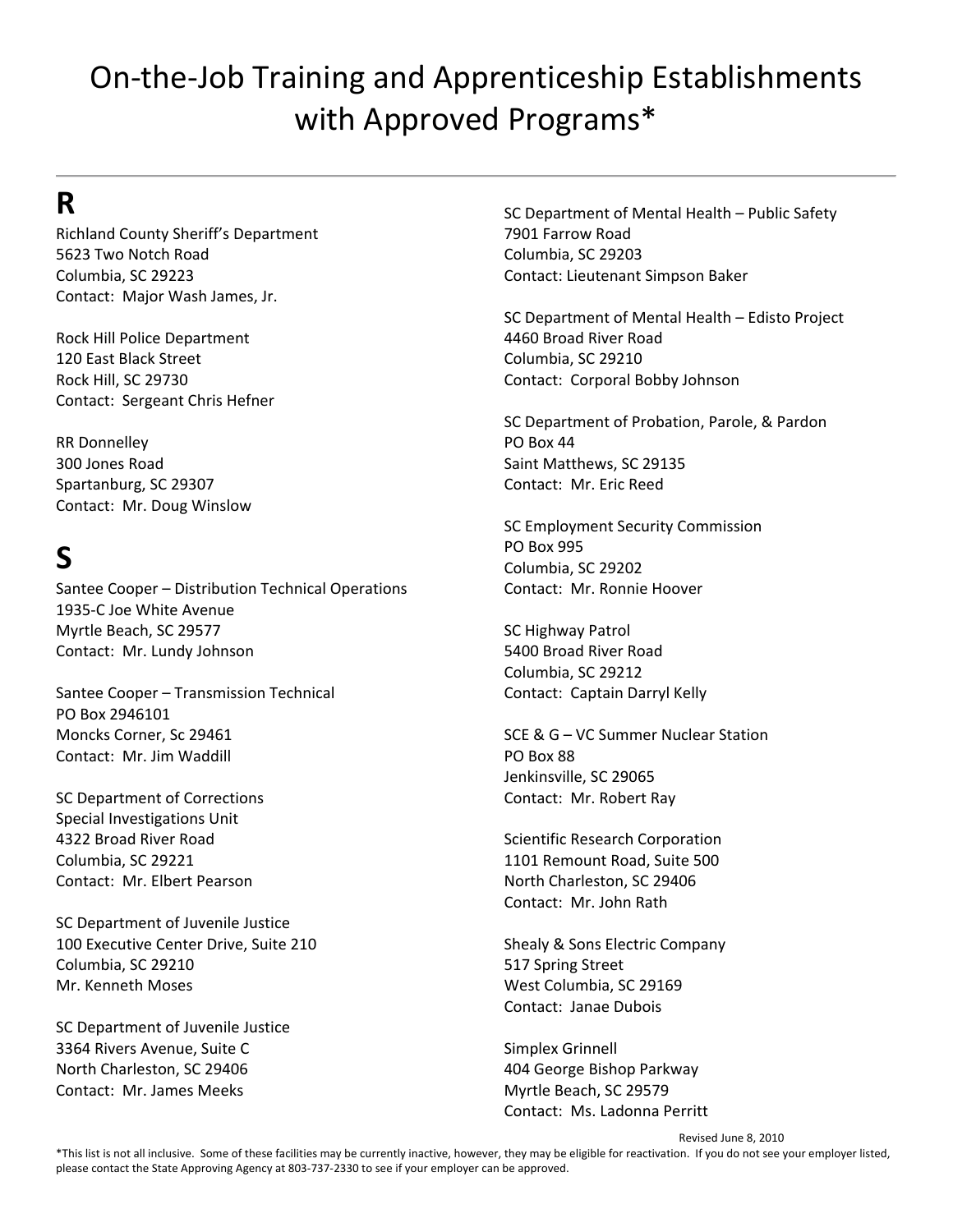Simplex Grinnell 5935 Rivers Avenue North Charleston, SC 29406 Contact: Mr. Clinton Puckett

South Carolina Electric & Gas 100 Scana Parkway, Building C132 Cayce, SC 29033 Contact: Ms. Sue Sheppard

South Carolina Electric & Gas 81 May River Road Bluffton, SC 29910 Contact: Mr. Michael Payne

South Carolina Electric & Gas 3691 Leeds Avenue North Charleston, SC 29402 Contact: Mr. Michael Gamble

Southern Apprenticeship & Training 236 Breezy Hills Road Graniteville, SC 29829 Contact: Mr. Eddie Smith

Spartanburg County Detention Center 950 California Avenue Spartanburg, SC 29303 Sergeant Gregory Leonard

Spartanburg County Sheriff's Office 8045 Howard Street Spartanburg, SC 29301 Contact: Ms. Yolanda Johnson

Spartanburg Public Safety 151 South Spring Street Spartanburg, SC 29306 Contact: Lieutenant Regina Nowak

Stevenson Correctional Institution 4546 Broad River Road Columbia, SC 29210 Contact: Captain Michael Fullard

Summerville Police Department 300 West Second North Street Summerville, SC 29483 Contact: Lieutenant James Bateman

Sumter County Sheriff's Office 107 East Hampton Street Sumter, SC 29150 Contact: Major Gary Metze

Sumter Police Department 107 East Hampton Street Sumter, SC 29150 Contact: Captain Gary Fowler

Sumter‐Lee Regional Detention Center 1250 Winkle Road Sumter, SC 29153 Contact: Captain Theresa Ray Lee

#### **T**

Thompson Industrial Services 104 North Main Street Sumter, SC 29150 Contact: Ms. Debbie Shirley

Total Protection Services 7800 Rochester Highway Seneca, SC 29672 Contact: Mr. Charlie Moore

Trenton Correctional Institution 84 Greenhouse Road Trenton, SC 29847 Contact: Ms. Maxine Golson

Trident Technical College Department of Public Safety 7000 Rivers Avenue Charleston, SC 29423 Contact: Lieutenant Earl McFadden